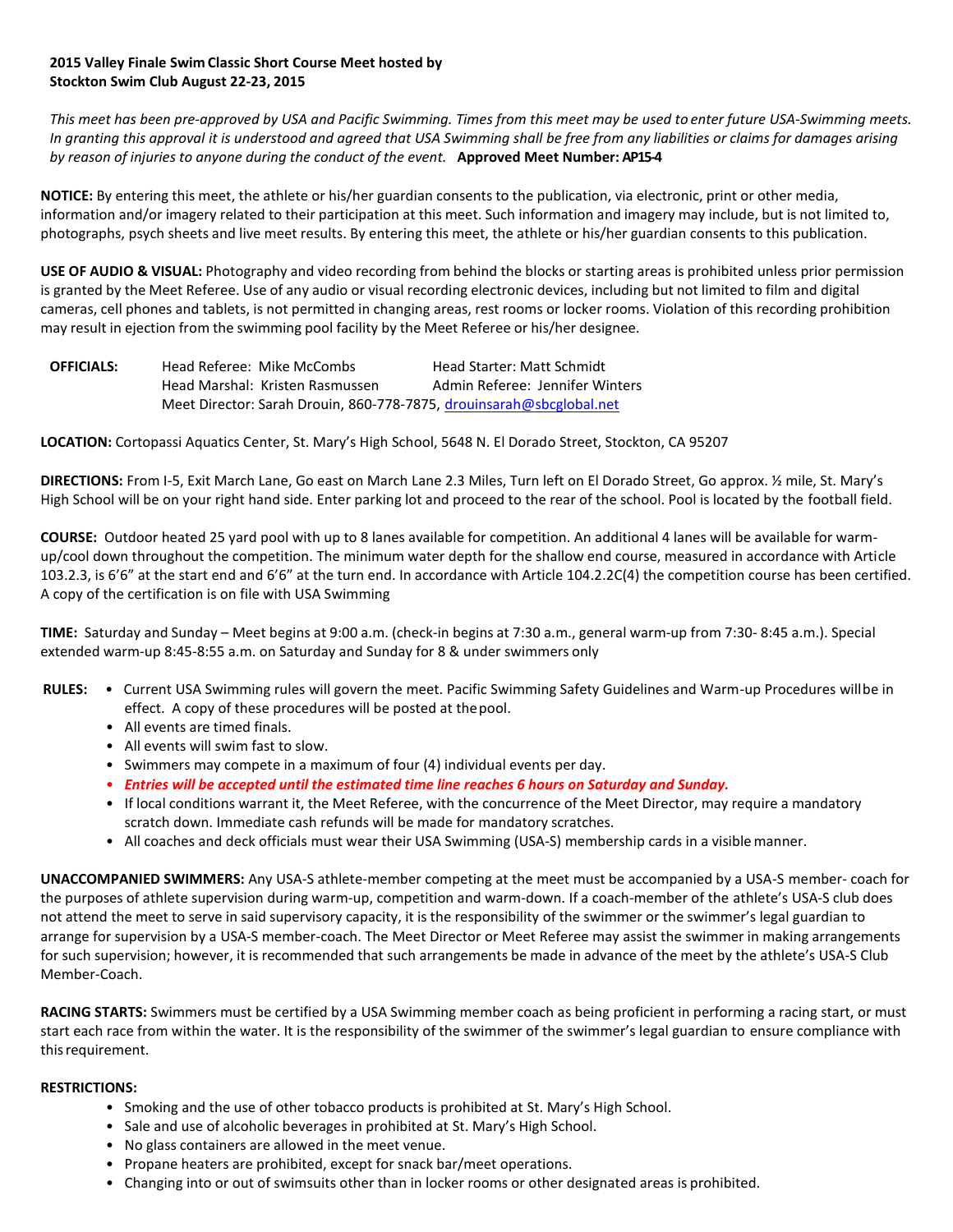- Deck setup is limited to officials and coaches. Space for coach setup with good visibility may be limited and teams are encouraged to share table/tent space where possible.
- All shelters must be properly secured.
- Destructive devices, to include but not limited to, explosive devices and equipment, firearms (open or concealed), blades, knives, mace, stun guns and blunt objects are strictly prohibited in the swimming facility and its surrounding areas. If observed, the Meet Referee or his/her designee may ask that these devices be stored safely away from the public or removed from the facility. Noncompliance may result in the reporting to law enforcement authorities and ejection from the facility. Law enforcement officers (LEO) are exempt per applicable laws

#### **ELIGIBILITY:**

- Open to all USA and recreational swimmers.
- Disabled swimmers are welcome to attend this meet and should contact the Meet Director or Meet Referee regarding special accommodations on entry times and seeding per Pacific Swimming policy.
- Entries with "NO TIME" will be accepted.
- Please enter your best estimated time for the 13‐14 and 15&Over age groups in the following events: 100 I.M., 50 Fly, 50 Back, 50 Breast.
- For ages 9 and over, swimmers in the *A Division* must have met at least the listed USA‐S Motivational "A" time standard. Swimmers in the *B Division* must have met at least the listed "B" time standard. All entry times slower than the listed "B" time standard will be in the *C Division. There will be no divisions for the 13‐14 and 15&Over age groups in the following events: 100 I.M., 50 Fly, 50 Back, 50 Breast.*
- For ages 8 and under, swimmers in the *A Division* must have met at least the listed Pacific Swimming "PC‐A" time standard. Swimmers in the *B Division* must have met at least the listed "PC‐B" time standard. All entry times slower than the listed "B" time standard will be in the *C Division*.

Swimmers 19 and over may participate in 15&Over and 9&Over events, but will not be awarded nor score points.

- "A" Medals will be awarded to swimmers achieving the "A" time standard in an event for the firsttime.
- The swimmer's age will be the age of the swimmer on the first day of the meet.

**ENTRY FEES:** \$4.00 per individual event, plus \$8.00 per swimmer pool/water surcharge. Relays are \$16.00 each. A check for the total amount must accompany each entry. Make check payable to: Stockton Swim Club. There will be no refunds. Entries will not be accepted unless accompanied with the full fee amount.

**ONLINE ENTRIES:** To enter online, go to [http://ome.swimconnection.com/pc/sscXXXXXXXX t](http://ome.swimconnection.com/pc/sscXXXXXXXX)o receive an immediateentry confirmation. This method requires payment by credit card. Swim Connection, LLC charges a processing fee for this service, equal to \$1 per swimmer plus 5% of the total entry fees. Please note that the processing fee is a separate fee from the entry fees. If you do not wish to pay the processing fee, enter the meet using a mail entry. **Entering online is a convenience, is completely voluntary, and is in no way required or expected of a swimmer by Pacific Swimming. Online entries will be accepted through Tuesday August 18, 2015***. If you are a recreational league swimmer, click on the "Guide me how to enter a swimmer to this meet" tab. In the following screen, ignore "Swimming* Association," and click NO to the question "Is your swimmer registered with USA Swimming?" Enter the swimmer's information on the next *screen, and enter your TEAM'S abbreviated name.*

**MAILED OR HAND DELIVERED ENTRIES:** Entries must be on the attached consolidated entry form. Forms must be completely filled out, including best short course time for each event. Entry times must be submitted in yards. 'No time' entries will be accepted. **Entries must be postmarked by midnight Saturday, August 15, 2015, or hand delivered by 5:00 p.m. on Tuesday, August 18, 2015**. No late entries will be accepted. No refunds will be made. Enclose a self-addressed stamped postcard if you wish to confirm entry.

**Make check payable to:** Stockton Swim Club

| Mail or hand deliver entries to: | Stockton Swim Club    |  |  |
|----------------------------------|-----------------------|--|--|
|                                  | 7617 N. Pershing Ave. |  |  |
|                                  | Stockton, CA 95207    |  |  |

**RELAY ENTRIES:** Relays may be pre‐entered on the attached entry form or via online entry. Deck entries will be accepted for relays each day until 10:30 a.m.

**CHECK‐IN:** This meet will be deck seeded. Swimmers must check‐in at the check‐in table. Close for check‐in for all events shall be no more than 60 minutes before the estimated time of the start of the first heat of the event. No event shall be closed more than 30 minutes before the scheduled start of the session. Swimmers who do not check‐in will not be allowed to compete in the event.

**SCRATCHES:** Any swimmer not reporting for or competing in an individual timed final event shall not be penalized. Swimmers who must withdraw from an event after it is seeded are requested to inform the referee immediately.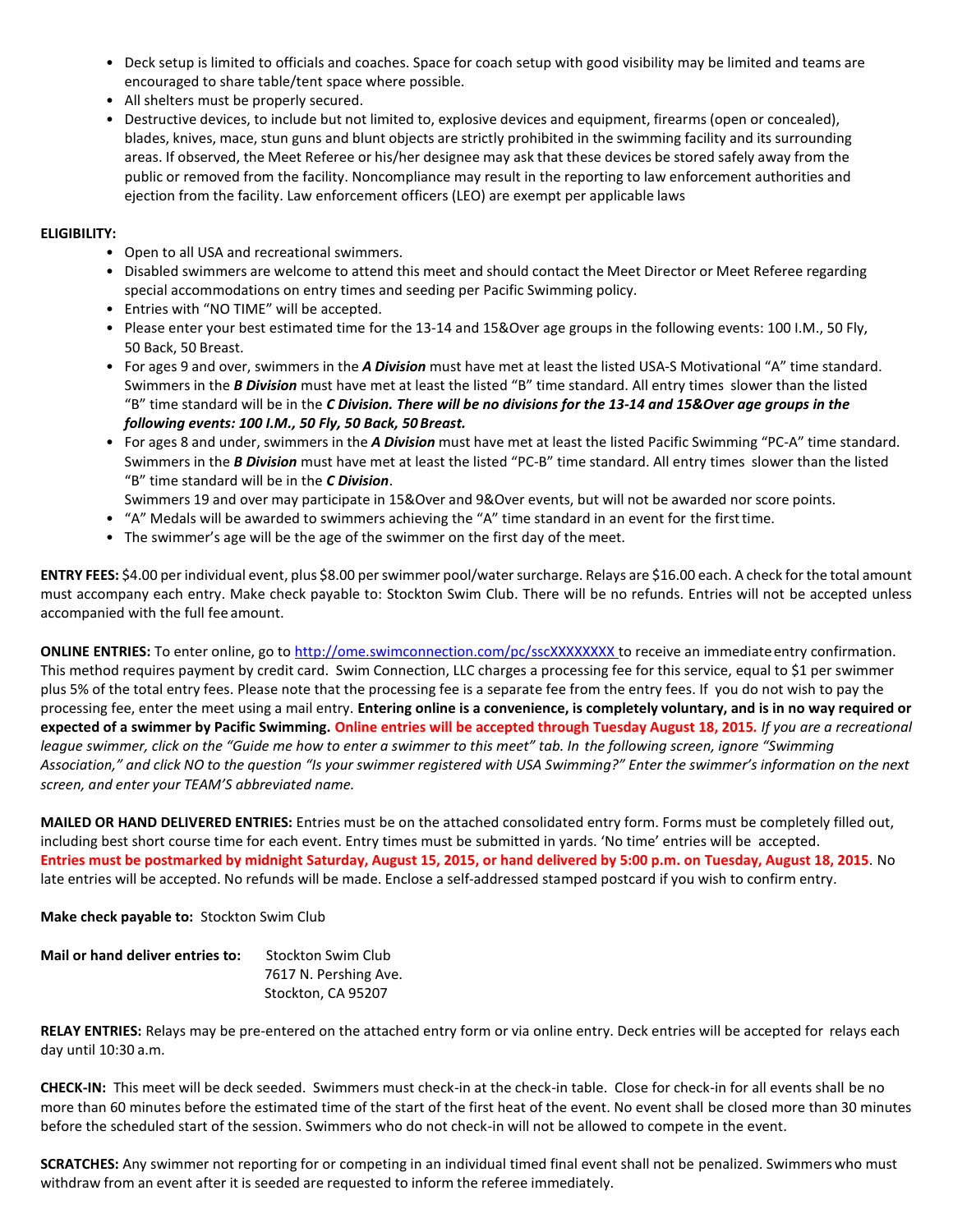- **AWARDS:**  Individual Events will be awarded in the following ages: 6 & Under, 7-8, 9-10, 11-12, 13-14. No awards for 15-18
	- Distinctive medals for 1st through 3rd places in each division (Gold, Silver, and Bronze), Ribbons for 4th through 8th places in each division (A, B, and C), and Heat Winner awards. A swimmer's entry time determines which division they will be awarded in.
	- Individual High Point Awards will be given for the highest scoring boy and girl in the following age groups: 6 & Under, 7-8, 9-10, 11-12, 13-14.
	- Relay Events will be awarded in the following ages: 8 & Under, 9‐10, 11‐12, 13‐14. Distinctive medals for 1st place, 2<sup>nd</sup>, and 3rd places.
	- Individual awards must be picked up at the meet. We will not mail or distribute them after the meet.

**SCORING:** All events will be scored 1st through 8th places. Points for individual events will be 9, 7, 6, 5, 4, 3, 2, and 1

ADMISSION: Free. A two-day program will be available for a reasonable price.

**SNACK BAR & HOSPITALITY:** A full snack bar will be in operation each day. Lunch & beverages will be served to deck officials and coaches. Snacks and beverages will be served to timers throughout theday.

**MISCELLANEOUS:** No overnight parking is allowed. Facilities will not be provided after meet hours.

#### **EVENT SUMMARY**

| Saturuay, August ZZ |               |               |           |               |  |  |  |  |
|---------------------|---------------|---------------|-----------|---------------|--|--|--|--|
| 8&Under             | $9 - 10$      | 11-12         | 13-14     | 15&Over       |  |  |  |  |
| 50 Free             | 200 Free      | 200 Free      | 200 Free  | 200 Free      |  |  |  |  |
| 25 Fly              | <b>50 Fly</b> | <b>50 Fly</b> | 50 Fly    | <b>50 Fly</b> |  |  |  |  |
| 50 Back             | 100 Back      | 100 Back      | 100 Back  | 100 Back      |  |  |  |  |
| 25 Breast           | 50 Breast     | 50 Breast     | 50 Breast | 50 Breast     |  |  |  |  |
| 100 I.M.            | 100 I.M.      | 100 I.M.      | 100 I.M.  | 100 I.M.      |  |  |  |  |

### **Saturday, August 22**

#### **Sunday, August 23**

| 8&Under       | $9 - 10$       | 11-12          | 13-14          | 15&Over        |  |  |
|---------------|----------------|----------------|----------------|----------------|--|--|
| <b>50 Flv</b> | 100 Free       | 100 Free       | 100 Free       | 100 Free       |  |  |
| 25 Back       | <b>100 Fly</b> | <b>100 Fly</b> | <b>100 Fly</b> | <b>100 Fly</b> |  |  |
| 50 Breast     | 50 Back        | 50 Back        | 50 Back        | 50 Back        |  |  |
| 25 Free       | 100 Breast     | 100 Breast     | 100 Breast     | 100 Breast     |  |  |
|               | 50 Free        | 50 Free        | 50 Free        | 50 Free        |  |  |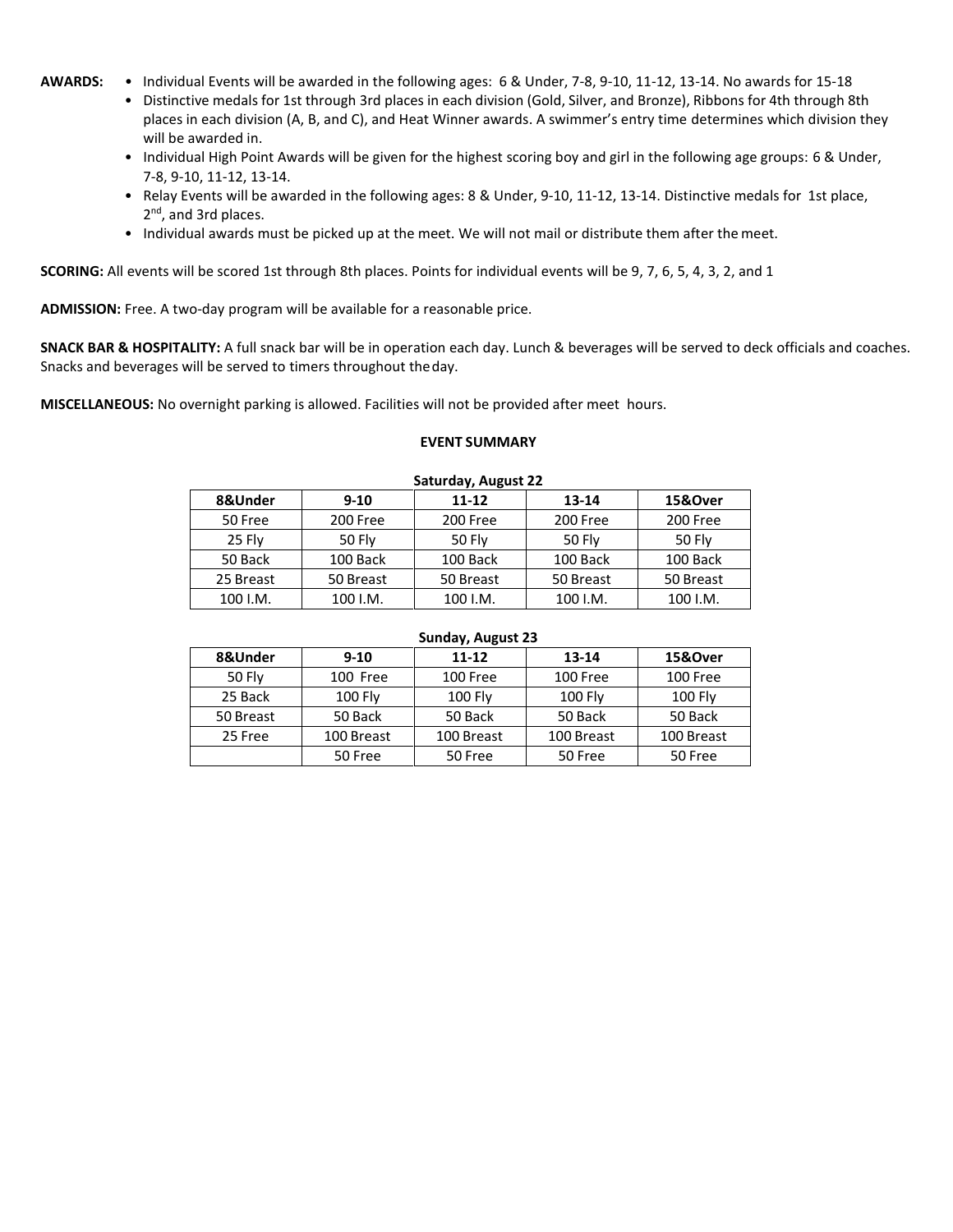# **SCHEDULE OF EVENTS:**

|                      | Saturday, August 22    |                     | Sunday, August 23 |                           |                    |                     |  |
|----------------------|------------------------|---------------------|-------------------|---------------------------|--------------------|---------------------|--|
| Girls Event #        | Event                  | <b>Boys Event #</b> |                   | Girls Event #             | Event              | <b>Boys Event #</b> |  |
| $\mathbf{1}$         | 15&Over 200 Free       | $\overline{2}$      |                   | 61                        | 15&Over 100 Free*  | 62                  |  |
| 3                    | 13-14 200 Free         | 4                   |                   | 63                        | 13-14 100 Free*    | 64                  |  |
| 5                    | 11-12 200 Free         | 6                   |                   | 65                        | 11-12 100 Free*    | 66                  |  |
| $\overline{7}$       | 9-10 200 Free          | 8                   |                   | 67                        | 9-10 100 Free*     | 68                  |  |
| $\boldsymbol{9}$     | 8&Under 50 Free        | 10                  |                   | 69                        | 15&Over 100 Fly    | 70                  |  |
| 11                   | 15&Over 50 Fly         | 12                  |                   | 71                        | 13-14 100 Fly      | 72                  |  |
| 13                   | 13-14 50 Fly           | 14                  |                   | 73                        | 11-12 100 Fly      | 74                  |  |
| 15                   | 11-12 50 Fly           | 16                  |                   | 75                        | 9-10 100 Fly       | 76                  |  |
| 17                   | 9-10 50 Fly            | 18                  |                   | 77                        | 8&Under 50 Fly     | 78                  |  |
| 19                   | 8&Under 25 Fly         | 20                  |                   | 79                        | 15&Over 50 Back    | 80                  |  |
| 21                   | 15&Over 100 Back       | 22                  |                   | 81                        | 13-14 50 Back      | 82                  |  |
| 23                   | 13-14 100 Back         | 24                  |                   | 83                        | 11-12 50 Back      | 84                  |  |
| 25                   | 11-12 100 Back         | 26                  |                   | 85                        | 9-10 50 Back       | 86                  |  |
| 27                   | 9-10 100 Back          | 28                  |                   | 87                        | 8&Under 25 Back    | 88                  |  |
| 29                   | 8&Under 50 Back        | 30                  |                   | 89                        | 15&Over 100 Breast | 90                  |  |
| 31                   | 15&Over 50 Breast      | 32                  |                   | 91                        | 13-14 100 Breast   | 92                  |  |
| 33                   | 13-14 50 Breast        | 34                  |                   | 93                        | 11-12 100 Breast   | 94                  |  |
| 35                   | 11-12 50 Breast        | 36                  |                   | 95                        | 9-10 100 Breast    | 96                  |  |
| 37                   | 9-10 50 Breast         | 38                  |                   | 97                        | 8&Under 50 Breast  | 98                  |  |
| 39                   | 8&Under 25 Breast      | 40                  |                   | 99                        | 15&Over 50 Free    | 100                 |  |
| 41                   | 15&Over 100 I.M.       | 42                  |                   | 101                       | 13-14 50 Free      | 102                 |  |
| 43                   | 13-14 100 I.M.         | 44                  |                   | 103                       | 11-12 50 Free      | 104                 |  |
| 45                   | 11-12 100 I.M.         | 46                  |                   | 105                       | 9-10 50 Free       | 106                 |  |
| 47                   | 9-10 100 I.M.          | 48                  |                   | 107                       | 8&Under 25 Free    | 108                 |  |
| 49                   | 8& Under 100 I.M.      | 50                  |                   | 15&Over Mixed 200 MR**    |                    | 110                 |  |
|                      | 15&Over Mixed 200 FR** |                     |                   | 13-14 Mixed 200 MR**      |                    | 112                 |  |
| 13-14 Mixed 200 FR** |                        | 54                  |                   | 11-12 Mixed 200 MR**      |                    | 114                 |  |
|                      | 11-12 Mixed 200 FR**   | 56                  |                   | 9-10 Mixed 200 MR**       |                    | 116                 |  |
|                      | 9-10 Mixed 200 FR**    | 58                  |                   | 8&U Mixed 200 MR**<br>118 |                    |                     |  |
|                      | 8&U Mixed 100 FR**     | 60                  |                   |                           |                    |                     |  |

\*\*Mixed relays must have at least 1 boy and 1girl.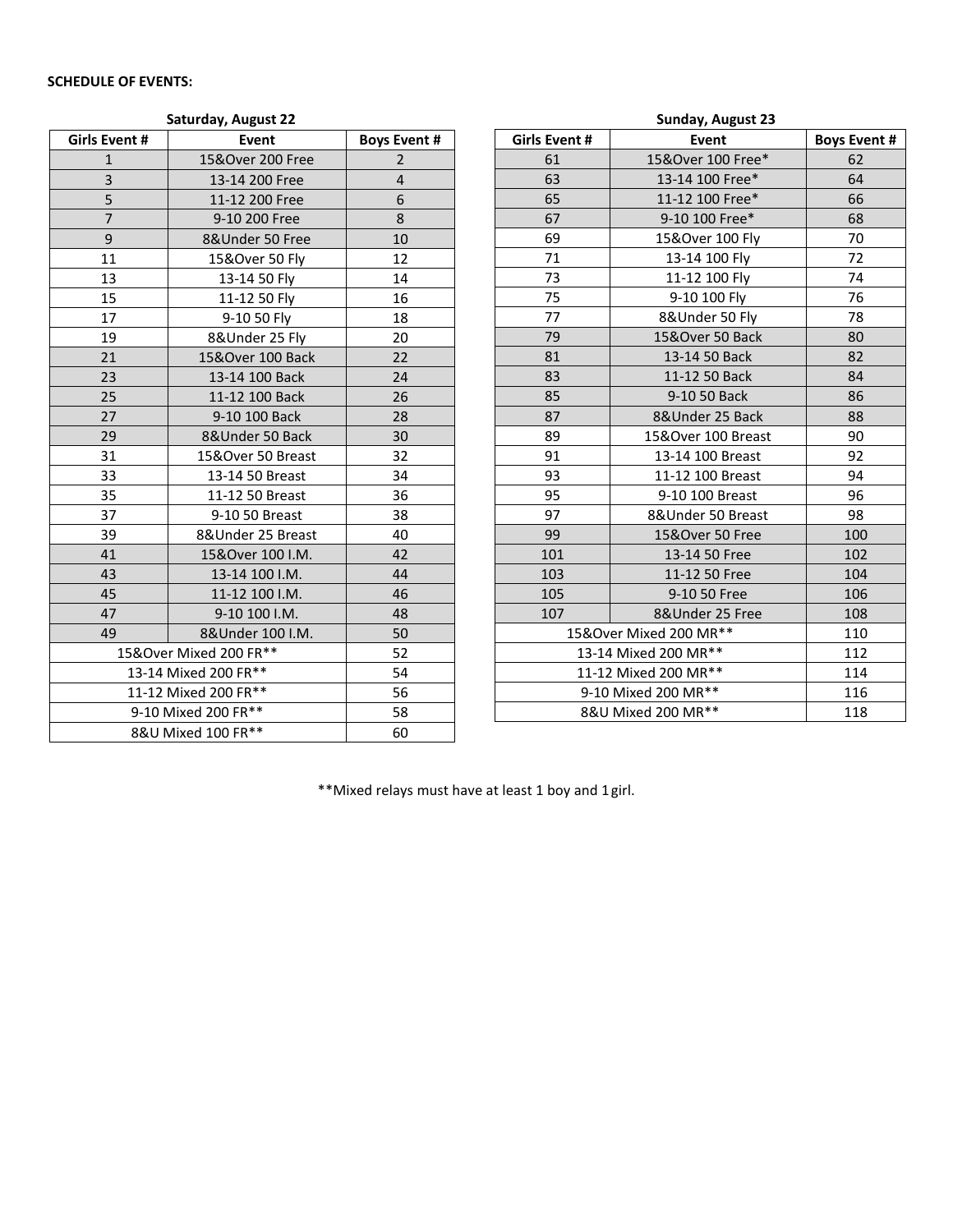|                      |                   |                        |        | 2015 Valley Finale Swim Classic Short Course Meet hosted<br>by Stockton Swim Club August 22-23, 2015 |          |             |  |                  |                      |                      |  |
|----------------------|-------------------|------------------------|--------|------------------------------------------------------------------------------------------------------|----------|-------------|--|------------------|----------------------|----------------------|--|
|                      |                   |                        |        | <b>Consolidated Entry Form</b>                                                                       |          |             |  |                  |                      |                      |  |
| Name: Last,          |                   | First                  |        |                                                                                                      | Middle   |             |  |                  |                      |                      |  |
|                      |                   |                        |        |                                                                                                      |          |             |  |                  |                      |                      |  |
| Club Abbr.           |                   | <b>UNATT TEAM ABBR</b> |        |                                                                                                      |          | Club Name   |  |                  |                      |                      |  |
|                      |                   |                        |        |                                                                                                      |          |             |  |                  |                      |                      |  |
| Age                  |                   | Date of Birth          |        |                                                                                                      | Sex<br>M | $\mathsf F$ |  | $LSC - (PC, SN)$ |                      |                      |  |
| USA-#                |                   |                        |        |                                                                                                      |          |             |  |                  |                      |                      |  |
| Event#               |                   |                        |        | Distance / Stroke                                                                                    |          |             |  |                  |                      | <b>Entry Time</b>    |  |
|                      |                   |                        |        |                                                                                                      |          |             |  |                  | $\ddot{\cdot}$       | $\ddot{\phantom{0}}$ |  |
|                      |                   |                        |        |                                                                                                      |          |             |  |                  | :                    |                      |  |
|                      |                   |                        |        |                                                                                                      |          |             |  |                  | :                    |                      |  |
|                      |                   |                        |        |                                                                                                      |          |             |  |                  | $\ddot{\phantom{a}}$ |                      |  |
|                      |                   |                        |        |                                                                                                      |          |             |  |                  | $\ddot{\phantom{a}}$ | $\ddot{\phantom{0}}$ |  |
|                      |                   |                        |        |                                                                                                      |          |             |  |                  | :                    | $\bullet$            |  |
|                      |                   |                        |        |                                                                                                      |          |             |  |                  | :                    | $\bullet$            |  |
|                      |                   |                        |        |                                                                                                      |          |             |  |                  | :                    |                      |  |
|                      |                   |                        |        |                                                                                                      |          |             |  |                  | :                    |                      |  |
|                      |                   |                        |        |                                                                                                      |          |             |  |                  | :                    | $\bullet$            |  |
|                      |                   |                        |        |                                                                                                      |          |             |  |                  | :                    | $\bullet$            |  |
|                      |                   |                        |        |                                                                                                      |          |             |  |                  | $\ddot{\phantom{a}}$ |                      |  |
|                      |                   |                        |        |                                                                                                      |          |             |  |                  |                      |                      |  |
|                      | Participation Fee |                        | \$8.00 |                                                                                                      |          |             |  |                  |                      |                      |  |
| Total                |                   |                        |        |                                                                                                      |          |             |  |                  |                      |                      |  |
| Coach                |                   |                        |        |                                                                                                      |          |             |  |                  |                      |                      |  |
| Swimmer's<br>Address |                   |                        |        |                                                                                                      |          |             |  |                  |                      |                      |  |
| Home Phone           |                   |                        |        |                                                                                                      |          | Cell Phone  |  |                  |                      |                      |  |
| Email                |                   |                        |        |                                                                                                      |          |             |  |                  |                      |                      |  |